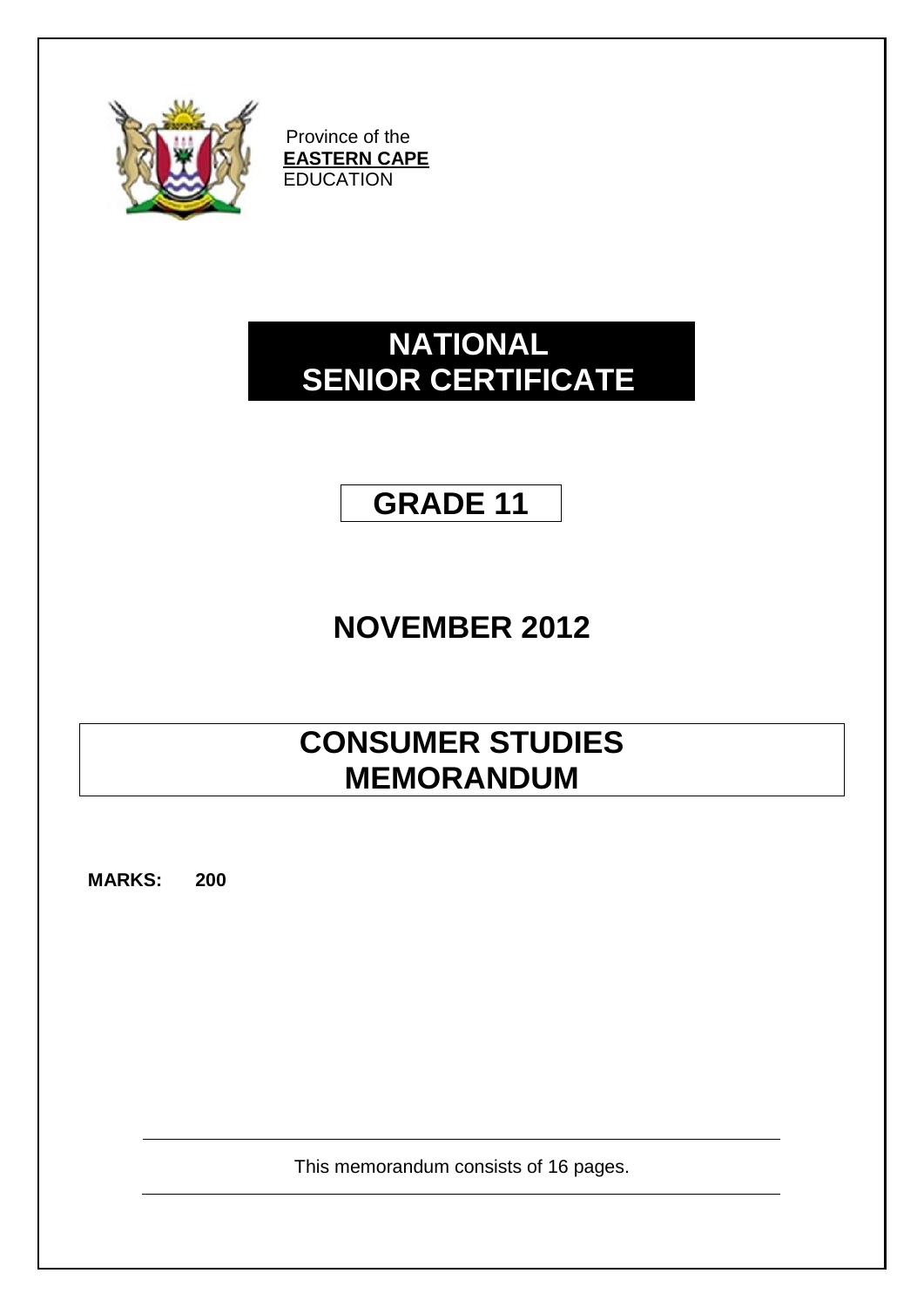#### **CONSUMER STUDIES ANSWER SHEET**

#### **GRADE 11**

## **MEMORANDUM**

#### **Question 1.1 Question 1.2**

| 1.1.1  | A                                                                                                                                                                                                                                                                                                                                                                                                                                                                                                                      | B               | C        | D             | 1              | 1.2.1               | A | B               | C            | D                                                                                                              | Е | Ě              |
|--------|------------------------------------------------------------------------------------------------------------------------------------------------------------------------------------------------------------------------------------------------------------------------------------------------------------------------------------------------------------------------------------------------------------------------------------------------------------------------------------------------------------------------|-----------------|----------|---------------|----------------|---------------------|---|-----------------|--------------|----------------------------------------------------------------------------------------------------------------|---|----------------|
| 1.1.2  | A                                                                                                                                                                                                                                                                                                                                                                                                                                                                                                                      | B               | С        | D             | 1              | 1.2.2               | A | B               | $\mathcal C$ | D                                                                                                              | E | F              |
| 1.1.3  | A                                                                                                                                                                                                                                                                                                                                                                                                                                                                                                                      | B               | C        | D             | 1              | 1.2.3               | A | B               | C            | D                                                                                                              | р | F              |
| 1.1.4  | A                                                                                                                                                                                                                                                                                                                                                                                                                                                                                                                      | B               | $\cal C$ | D             | 1              | 1.2.4               | A | B               | $\mathsf C$  | D                                                                                                              | E | F              |
| 1.1.5  | $\mathcal{A}% _{0}=\mathcal{A}_{\mathrm{CL}}\!\left( \mathcal{A}_{\mathrm{CL}}\right) ^{\ast }=\mathcal{A}_{\mathrm{CL}}\!\left( \mathcal{A}_{\mathrm{CL}}\right) ^{\ast }=\mathcal{A}_{\mathrm{CL}}\!\left( \mathcal{A}_{\mathrm{CL}}\right) ^{\ast }=\mathcal{A}_{\mathrm{CL}}\!\left( \mathcal{A}_{\mathrm{CL}}\right) ^{\ast }=\mathcal{A}_{\mathrm{CL}}\!\left( \mathcal{A}_{\mathrm{CL}}\right) ^{\ast }=\mathcal{A}_{\mathrm{CL}}\!\left( \mathcal{A}_{\mathrm{CL}}\right) ^{\ast }=\mathcal{A}_{\mathrm{CL}}\$ | B               | C        | D             | $\mathbf{1}$   | 1.2.5               | A | B               | $\mathsf C$  | D                                                                                                              | E | F              |
| 1.1.6  | A                                                                                                                                                                                                                                                                                                                                                                                                                                                                                                                      | B               | C        | D             | $\mathbf{1}$   | 1.2.6               | A | $\, {\bf B} \,$ | $\mathsf C$  | D                                                                                                              | E | F              |
| 1.1.7  | $\cancel{\mathsf{A}}$                                                                                                                                                                                                                                                                                                                                                                                                                                                                                                  | B               | C        | D             | 1              |                     |   |                 |              |                                                                                                                |   |                |
| 1.1.8  | A                                                                                                                                                                                                                                                                                                                                                                                                                                                                                                                      | B,              | C        | D             | 1              |                     |   |                 |              |                                                                                                                |   |                |
| 1.1.9  | A                                                                                                                                                                                                                                                                                                                                                                                                                                                                                                                      | $\, {\bf B} \,$ | С        | D             | 1              |                     |   |                 |              | 6 x 1                                                                                                          |   | 6              |
|        |                                                                                                                                                                                                                                                                                                                                                                                                                                                                                                                        |                 |          |               |                |                     |   |                 |              |                                                                                                                |   |                |
| 1.1.10 | A                                                                                                                                                                                                                                                                                                                                                                                                                                                                                                                      | B               | C        | D             | $\mathbf{1}$   | <b>Question 1.3</b> |   |                 |              |                                                                                                                |   |                |
| 1.1.11 | A                                                                                                                                                                                                                                                                                                                                                                                                                                                                                                                      | B               | C        | D             | 1              | 1.3.1               | A | B               | C            | D                                                                                                              | E | ति             |
| 1.1.12 | A                                                                                                                                                                                                                                                                                                                                                                                                                                                                                                                      | B               | C        | D             | 1              | 1.3.2               | A | B               | C            | $\mathcal{D}% _{T}=\mathcal{D}_{T}\!\left( a,b\right) ,\ \mathcal{D}_{T}=\mathcal{D}_{T}\!\left( a,b\right) ,$ | E | F              |
| 1.1.13 | Ą                                                                                                                                                                                                                                                                                                                                                                                                                                                                                                                      | B               | C        | D             | $\overline{2}$ | 1.3.3               | A | B               | C            | D                                                                                                              | Е | F              |
| 1.1.14 | $\cancel{\mathsf{A}}$                                                                                                                                                                                                                                                                                                                                                                                                                                                                                                  | B               | C        | D             | 3              | 1.3.4               | A | B               | C            | D                                                                                                              | E | F              |
| 1.1.15 | A                                                                                                                                                                                                                                                                                                                                                                                                                                                                                                                      | $\, {\bf B} \,$ | C        | D             | $\overline{2}$ |                     |   |                 |              |                                                                                                                |   |                |
| 1.1.16 | $\cancel{\mathsf{A}}$                                                                                                                                                                                                                                                                                                                                                                                                                                                                                                  | B               | С        | D             | $\overline{2}$ |                     |   |                 |              |                                                                                                                |   |                |
| 1.1.17 | A                                                                                                                                                                                                                                                                                                                                                                                                                                                                                                                      | B               | С        | $\mathcal{D}$ | 1              |                     |   |                 |              | $4 \times 1$                                                                                                   |   | $\overline{4}$ |

| 1.1.1 | A |   |  |  | 1.2.1 | A | B |  | Е | G |   |
|-------|---|---|--|--|-------|---|---|--|---|---|---|
| 1.1.2 | A | B |  |  | 1.2.2 | A | B |  |   | G |   |
| 1.1.3 | A |   |  |  | 1.2.3 | A | B |  |   | G | н |
| 1.1.4 | A | B |  |  | 1.2.4 | A | в |  |   | G |   |
| 1.1.5 |   | в |  |  | 1.2.5 | A | B |  |   |   |   |
| 1.1.6 | A | B |  |  | 1.2.6 | A |   |  |   | G |   |



#### **Question 1.3**

| 1.1.11 $ A $ |  |       |  | 1.3.1   A   B   C   D   E   |  |  |     |  |
|--------------|--|-------|--|-----------------------------|--|--|-----|--|
| 1.1.12 $ A $ |  |       |  | 1.3.2   A   B   C           |  |  | E   |  |
| 1.1.13       |  | B   C |  | $1.3.3$ $A$ $B$ $C$ $D$ $E$ |  |  |     |  |
| 1.1.14       |  | B   C |  | $1.3.4 \mid A$              |  |  | IE. |  |



### **Question 1.4**

|    | 1.4.1   Harmony               |
|----|-------------------------------|
|    | 1.4.2   Proudly South African |
| 25 | 1.4.3   Floor plan            |
|    | 1.4.4   Traffic pattern       |
|    | 1.4.5 $\vert$ Task lighting   |



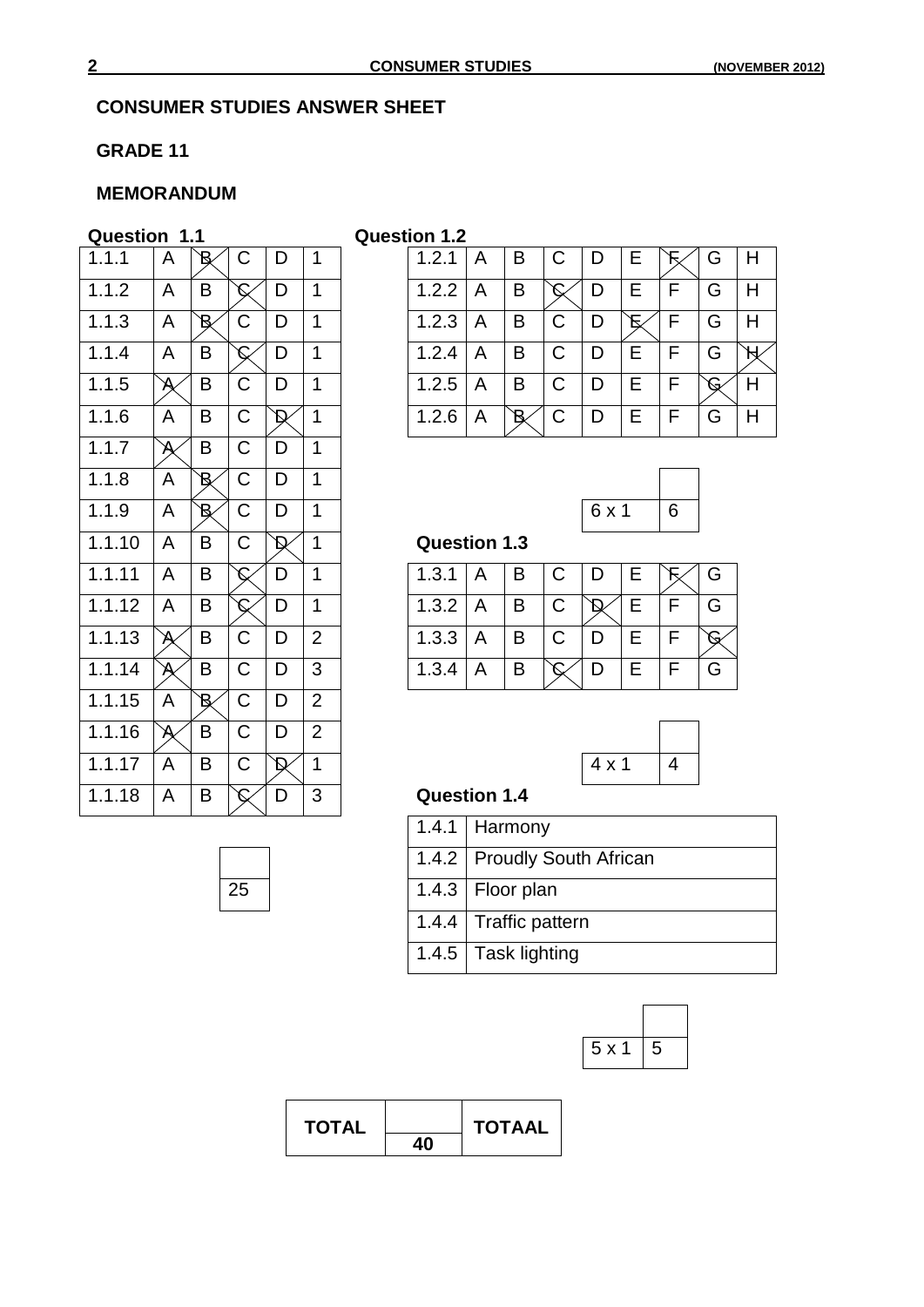# **SECTION B: FOOD AND NUTRITION**

2.1 **Explain the following:**

### **QUESTION 2**

|         | 2.1.1                                        | <b>Food infection:</b> Results from eating or drinking food that contains<br>harmful bacteria.                                                                                                                                                                                                                                                                                | (2) |
|---------|----------------------------------------------|-------------------------------------------------------------------------------------------------------------------------------------------------------------------------------------------------------------------------------------------------------------------------------------------------------------------------------------------------------------------------------|-----|
|         | 2.1.2                                        | Food poisoning: Results from eating or drinking food in which<br>harmful bacteria have grown in large numbers and have<br>developed a toxin.<br><b>REMEMBERING LO 12.3.1</b>                                                                                                                                                                                                  | (2) |
| $2.2\,$ | <b>Case Study</b>                            |                                                                                                                                                                                                                                                                                                                                                                               |     |
|         | 2.2.1                                        | <b>Food – Stuffed chicken</b>                                                                                                                                                                                                                                                                                                                                                 | (2) |
|         | 2.2.2                                        | Micro-organism - Staphylococcus aureus / bacteria                                                                                                                                                                                                                                                                                                                             | (2) |
| 2.3     | <b>Precautions</b><br>$\bullet$<br>$\bullet$ | Personal hygiene or specific examples<br>Prevent cross-contamination by keeping raw and cooked food apart.<br>The meat (chicken) should be cooked thoroughly.<br>Chicken should not be kept at lukewarm temperatures for longer than<br>2 hours because these are the ideal temperatures for bacteria to<br>(Any 4 x 1)<br>multiply and survive.<br><b>APPLYING LO 12.3.2</b> | (4) |
| 2.4     | 2.4.1                                        | Which of the food have the most fibre?                                                                                                                                                                                                                                                                                                                                        |     |
|         |                                              | All Bran flakes                                                                                                                                                                                                                                                                                                                                                               | (2) |
|         | 2.4.2                                        | Why is it important to have fibre in the diet?                                                                                                                                                                                                                                                                                                                                |     |
|         |                                              | Keep the digestive system healthy.<br>Helps with regular bowl movements.<br>Prevents constipation.<br>Makes you feel satisfied/full.                                                                                                                                                                                                                                          | (3) |
|         | 2.4.3                                        | Which of the above food have the most protein?                                                                                                                                                                                                                                                                                                                                |     |
|         |                                              | Milk/low fat milk                                                                                                                                                                                                                                                                                                                                                             | (2) |
|         | 2.4.4                                        | Give TWO reasons why proteins are important.                                                                                                                                                                                                                                                                                                                                  |     |
|         |                                              | <b>Builds new tissue</b><br>Repair worn tissue                                                                                                                                                                                                                                                                                                                                |     |

• Supply heat and energy  $(Any 2 x 1)$   $(2)$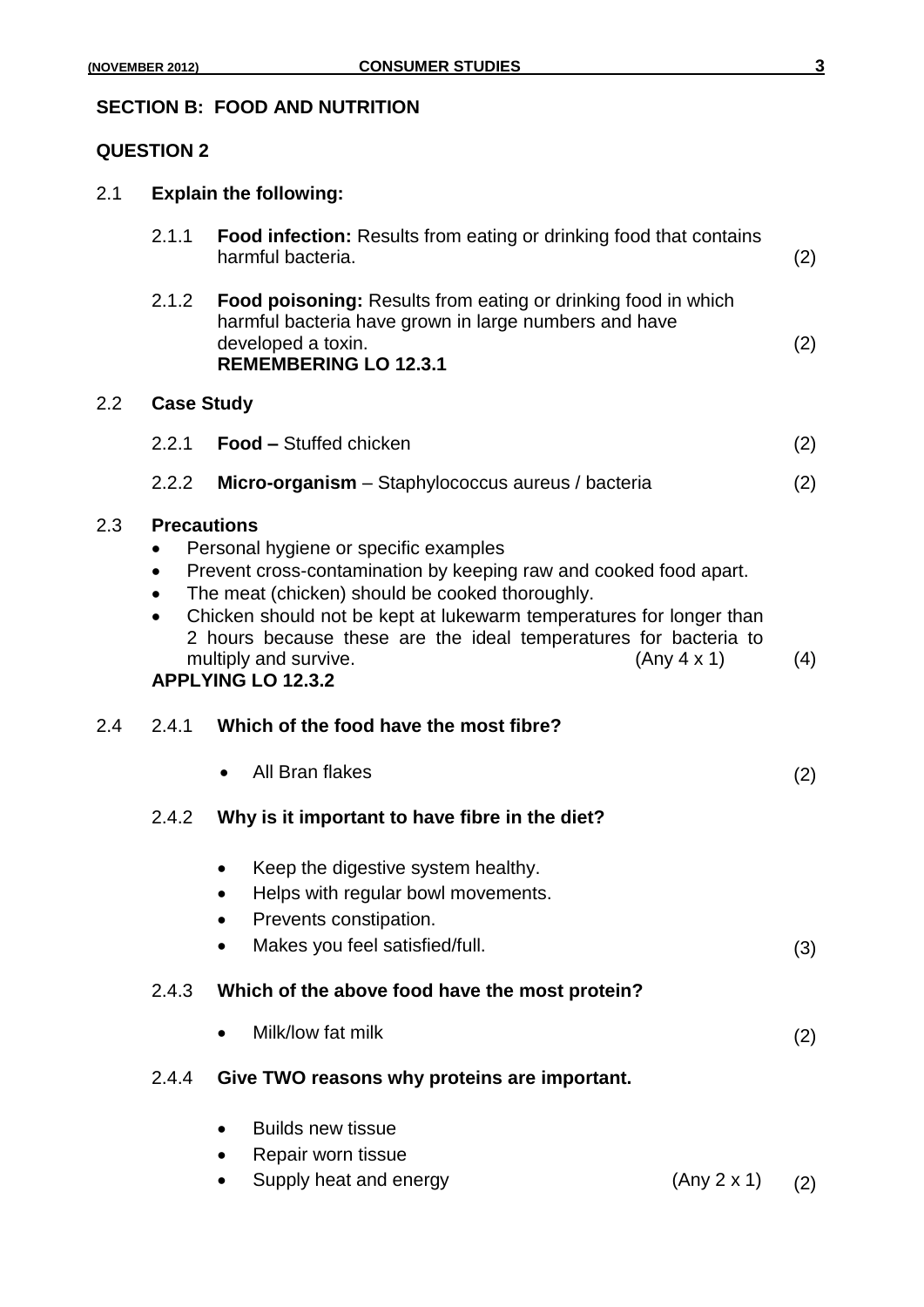#### 2.5 **Food outlet:**

#### 2.5.1 **What is a supermarket?**

- A supermarket stocks a variety of food products. (2)
- 2.5.2 Discuss the advantages and disadvantages of shopping at a supermarket. Tabulate your answer as follows:

| <b>Advantages</b>                                                                                                                                                                                                                                                                                                                                | <b>Disadvantages</b>                                                                                                                                                                                                                                                                                                                                                                                                                             |
|--------------------------------------------------------------------------------------------------------------------------------------------------------------------------------------------------------------------------------------------------------------------------------------------------------------------------------------------------|--------------------------------------------------------------------------------------------------------------------------------------------------------------------------------------------------------------------------------------------------------------------------------------------------------------------------------------------------------------------------------------------------------------------------------------------------|
| A wide variety of products<br>are available so they offer<br>the convenience of one-<br>stop-shopping.<br>Self-service gives the<br>consumer the opportunity<br>to compare goods and<br>prices.<br>Malls sometimes offer<br>entertainment places to eat<br>and other speciality stores.<br>Prices are normally lower<br>than in smaller outlets. | A shopping trip can be tiring,<br>$\bullet$<br>especially for the elderly,<br>disabled people and<br>mothers with small children.<br>Consumers are easily<br>$\bullet$<br>tempted to 'go beyond the<br>shopping list' and so<br>overspend.<br>Queuing at tills can waste a<br>$\bullet$<br>lot of time.<br>Small outlets may not be<br>$\bullet$<br>able to compete and can<br>lose business as a result of<br>competition from large<br>chains. |
| Any $3 \times 1$                                                                                                                                                                                                                                                                                                                                 | (Any 3 x 1                                                                                                                                                                                                                                                                                                                                                                                                                                       |

2.6 **FIVE guidelines for the selecting and buying of food.**

- Explore various outlets for cleanliness, quality and prices.
- Shop alone with a shopping list.
- Compare prices of different brands of the same product in an outlet.
- Compare differences in prices amongst different outlets.
- Try cheaper brands and grades they may be just as good as the more expensive products.
- Find out what you pay for convenience foods. The price of convenience foods includes the cost of preparation, cooking and packaging. Compare the cost with equal size servings of homeprepared food to make sure that you do not pay too much for convenience.
- Check for seasonal variations in food prices.
- Use the local instead of the imported product.
- Decide on the quality of the product to suit the intended use.
- Buy in bulk if it works out cheaper and when you know that you will use it all.
- Do not be misled by large or fancy containers check the mass of the product and the price per unit.
- Read the labels on food products to help you make wide choices.

 $(Any 5 x 1)$  (5)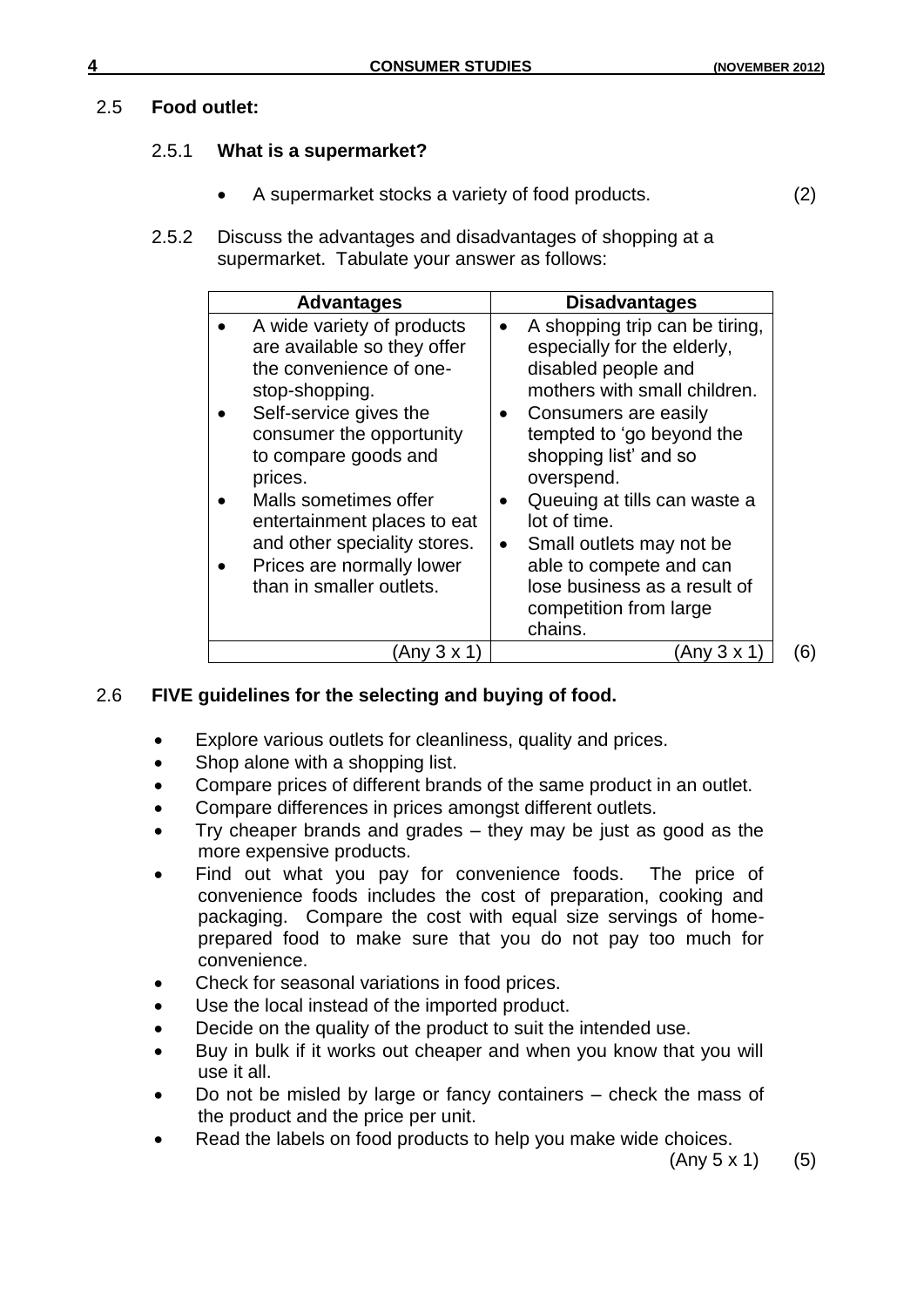#### 2.7 **Table**

| <b>Vitamin</b> | <b>Main Function</b>                                                                                                                                                          | <b>Food source</b>                                                                                                                                                                                           |
|----------------|-------------------------------------------------------------------------------------------------------------------------------------------------------------------------------|--------------------------------------------------------------------------------------------------------------------------------------------------------------------------------------------------------------|
| Vitamin A      | Visual acuity in poor<br>light (night vision)<br>Maintenance of skin<br>and membranes<br><b>Essential for growth</b><br>and reproduction<br>Reduces the risk of<br>infection. | Dairy fats<br>٠<br>Fish oil<br>$\bullet$<br>Egg yolk<br>$\bullet$<br>Liver<br>$\bullet$<br>Fortified margarine<br>$\bullet$<br>Orange fruit and<br>$\bullet$<br>vegetables<br>Dark green leafy<br>vegetables |
|                | (Any 2 x 1)                                                                                                                                                                   | (Any 1 x 1)                                                                                                                                                                                                  |
| Vitamin D      | Calcium<br>metabolism /<br>absorption<br>Growth and<br>maintenance of<br>skin and<br>membranes                                                                                | Dairy products<br>Sunlight (through<br>skin)<br>Oily fish, butter/<br>margarine<br>Egg yolk                                                                                                                  |
|                | (Any 2 x 1)                                                                                                                                                                   | (Any 1 x 1)                                                                                                                                                                                                  |

**TOTAL SECTION B: 40**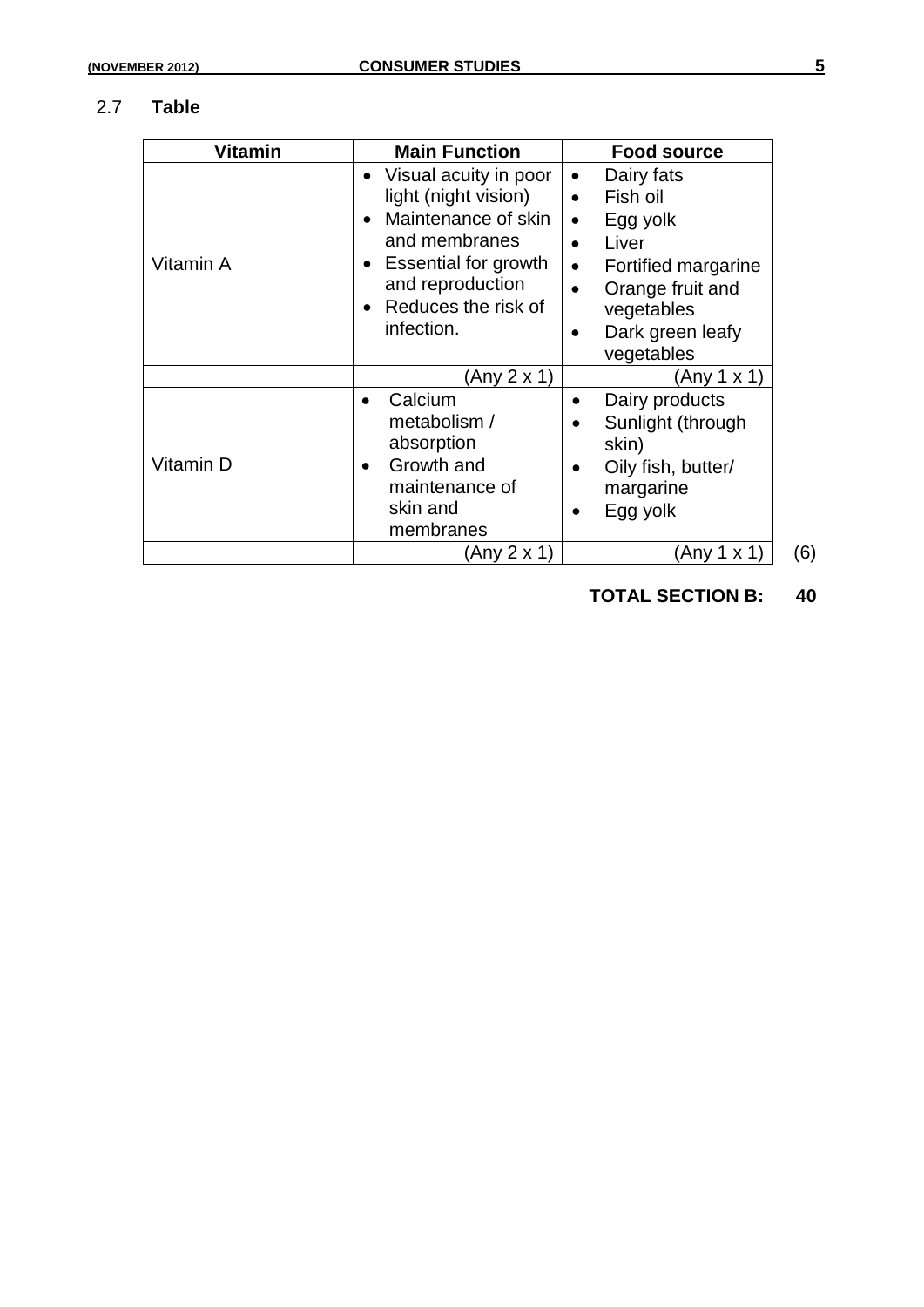### **SECTION C: CLOTHING**

#### **QUESTION 3**

#### 3.1 **Terms**

- 3.1.1 **Style** refers to the line of a garment, how it is cut, the type of fabric used, or what makes it distinctive. (2)
- 3.1.2 **Silhouette** A representation of the outline of something. (2)

## 3.2 **List FIVE factors that can be used to determine the quality of a garment.**

- The quality of the fabric.
- The label to find the size, fibre content and care instruction.
- Designer labels as they usually indicate good quality.
- Good construction and workmanship.
- Finishing details.  $(5 \times 1)$  (5)

3.3 **Timing of purchases** 

The timing of purchases can also influence the price of clothing for example:

- When a new store opens, they usually offer opening specials to attract consumers.
- At the beginning of a season stores will have a wide variety of clothes and a good number of clothes will be sold.
- Promotions when a new product is introduced at lower price.
- Closing down sale when a store closes and all the stock must be sold.
- When a store moves they may sell off stock to make the move easier.  $(5 \times 1)$  (5)
- 3.4 3.4.1  $C \vee$  The emphasis is on the shoulders.  $\vee$  (2) 3.4.2 B  $\checkmark$  – The tucks takes the emphasis away from the neck.  $\checkmark$  (2) 3.4.3 It is the bust  $\checkmark$  – the lace cross on the bust  $\checkmark$  (2)
	- 3.4.4 Balance formal balance  $\checkmark$  (2 sides look the same/mirror image) (2)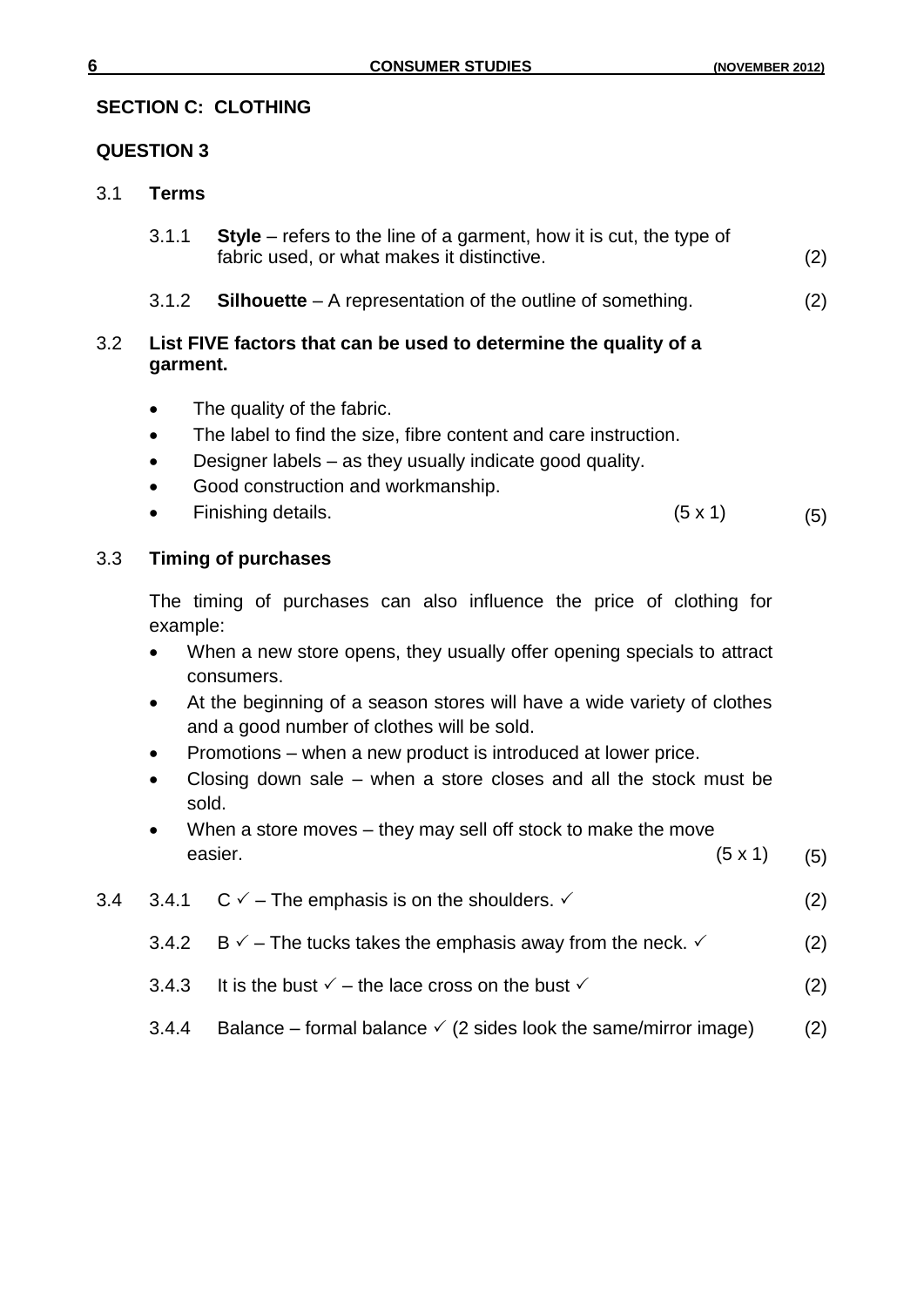|       | (NOVEMBER 2012) | <b>CONSUMER STUDIES</b>                                                                                                            | 7   |  |  |  |  |  |  |
|-------|-----------------|------------------------------------------------------------------------------------------------------------------------------------|-----|--|--|--|--|--|--|
| 3.4.5 |                 | Identify the colour scheme:                                                                                                        |     |  |  |  |  |  |  |
|       |                 | Top A – complimentary $\checkmark$<br>3.4.5.1                                                                                      | (1) |  |  |  |  |  |  |
|       |                 | 3.4.5.2 Top B - Triad $\checkmark$                                                                                                 | (1) |  |  |  |  |  |  |
|       |                 | Top C – Monochromatic $\checkmark$<br>3.4.5.3                                                                                      | (1) |  |  |  |  |  |  |
|       | 3.4.6           | 3.4.6.1<br>Vertical lines $\checkmark$                                                                                             | (1) |  |  |  |  |  |  |
|       |                 | 3.4.6.2 Slimming effect / adds height $\checkmark$                                                                                 | (1) |  |  |  |  |  |  |
|       | 3.4.7           | Top A $\checkmark$ – too revealing $\checkmark$                                                                                    | (3) |  |  |  |  |  |  |
|       | 3.4.8           | Top C $\checkmark$ – brown colour $\checkmark$ – more detailed $\checkmark$                                                        | (3) |  |  |  |  |  |  |
| 3.5   | 3.5.1           | Explain the words optical illusion.                                                                                                |     |  |  |  |  |  |  |
|       |                 | It is something that tricks the eye and makes things look different to<br>what they really are.                                    | (1) |  |  |  |  |  |  |
|       | 3.5.2           | TWO ways how an optical illusion is created by the two<br>dresses.                                                                 |     |  |  |  |  |  |  |
|       |                 | The vertical line on Dress A create the illusion that the person<br>wearing the dress is:<br>Slimmer<br>$\bullet$<br><b>Taller</b> | (2) |  |  |  |  |  |  |
|       | 3.5.3           | How optical illusion is created by the neckline of the dresses                                                                     |     |  |  |  |  |  |  |
|       |                 | The neck looks longer and thinner.                                                                                                 | (2) |  |  |  |  |  |  |
|       | 3.5.4           | Identify the shape of the dresses.                                                                                                 |     |  |  |  |  |  |  |
|       |                 | Straight/tubular                                                                                                                   | (1) |  |  |  |  |  |  |
|       | 3.5.5           | Suggest a colour for Dress A to create the illusion that the<br>woman wearing the dress is slimmer.                                |     |  |  |  |  |  |  |
|       |                 | Dark colour/black/cool colours.                                                                                                    | (1) |  |  |  |  |  |  |
|       |                 | <b>TOTAL SECTION C:</b>                                                                                                            | 40  |  |  |  |  |  |  |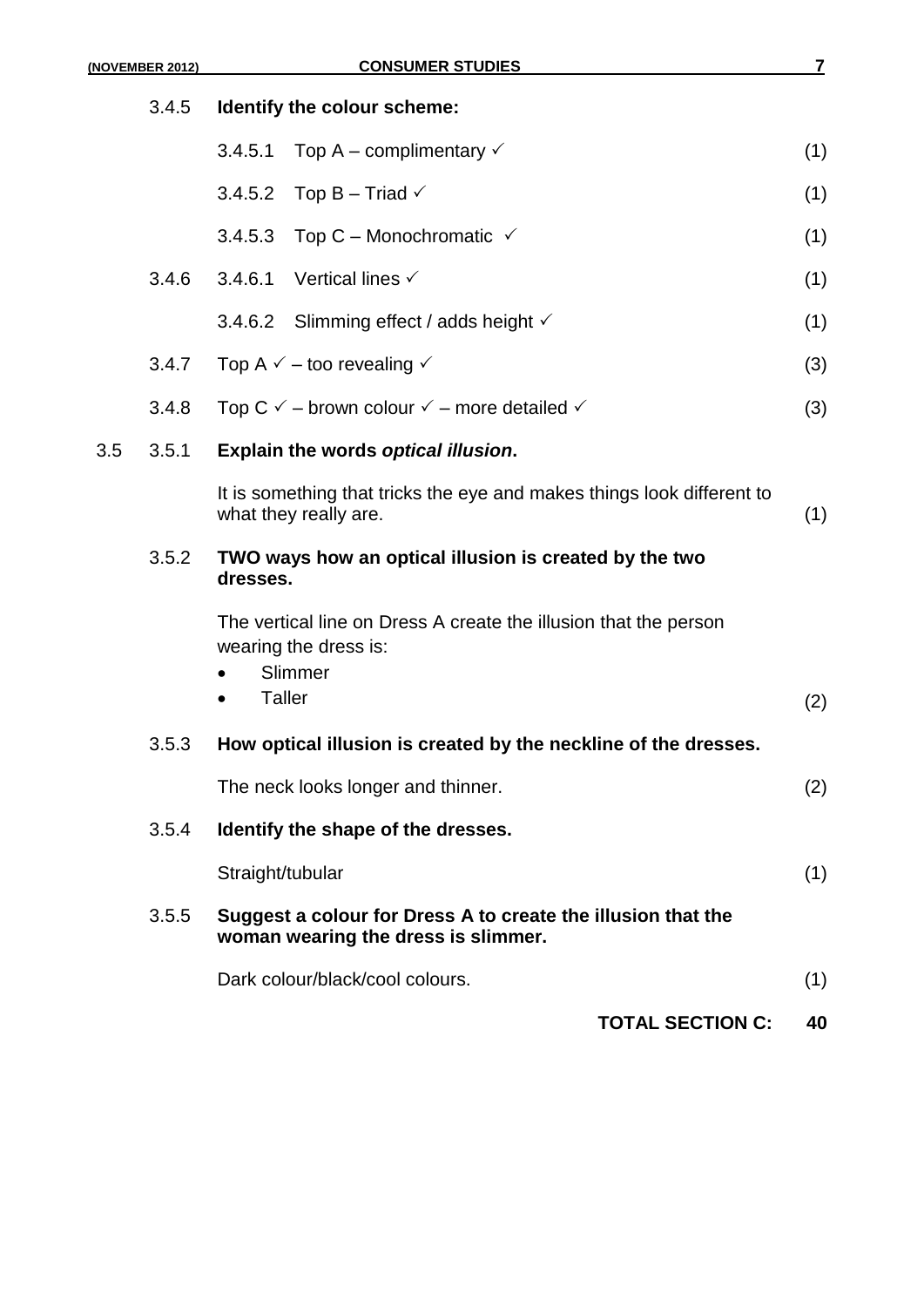# **SECTION D: HOUSING AND SOFT FURNISHINGS**

## **QUESTION 4**

- 4.1 **Why is a carpet underlay needed? Mention FOUR purposes.**
	- Forms a cushion between the carpet and the floor so that the carpet wears more evenly.
	- Prevents friction between the backing of the carpet and the floor.
	- Makes the carpet feels thicker and softer.
	- Provides extra insulation.
	- Helps to muffle sounds.  $(4)$  (Any 4 x 1) (4) **REMEMBERING LO 11.2.5**

## 4.2 **Types of plans.**

- Floor plans
- Furniture plans
- Lighting plans
- Storage plans  $(4 \times 1)$  (4) **REMEMBERING LO 11.2.6**

# 4.3 **Type of floor plan suitable for the handicapped. TWO reasons for choice.**

Open plan  $\checkmark$  (1)

- More convenient  $\checkmark$
- More functional  $\checkmark$  (2 marks for reasons) (2)
- 4.4 **FOUR reasons for using cotton.**
	- Soft
	- Very absorbent
	- Strong and become stronger when wet.
	- Fairly abrasion resistant but will wear thinner after some time. (4)

# **REMEMBERING LO 11.2.5**

## 4.5 **Compare the advantages and disadvantages using wool blankets. Tabulate answer.**

| <b>Advantages</b>                                                                                       | <b>Disadvantages</b>                                                                                                                                                                                                                   |
|---------------------------------------------------------------------------------------------------------|----------------------------------------------------------------------------------------------------------------------------------------------------------------------------------------------------------------------------------------|
| Soft and warm<br>Has natural soil resistance<br>and keeps clean over $a \mid \bullet$<br>longer period. | Tends to felt and shrink if not washed<br>properly.<br>Because of the protein, in its structure,<br>silver fish and other insects will thrive<br>on untreated woollen blankets.<br>Wool blankets are heavier than acrylic<br>blankets. |
| (2 x 1'                                                                                                 | $(3 \times 1)$                                                                                                                                                                                                                         |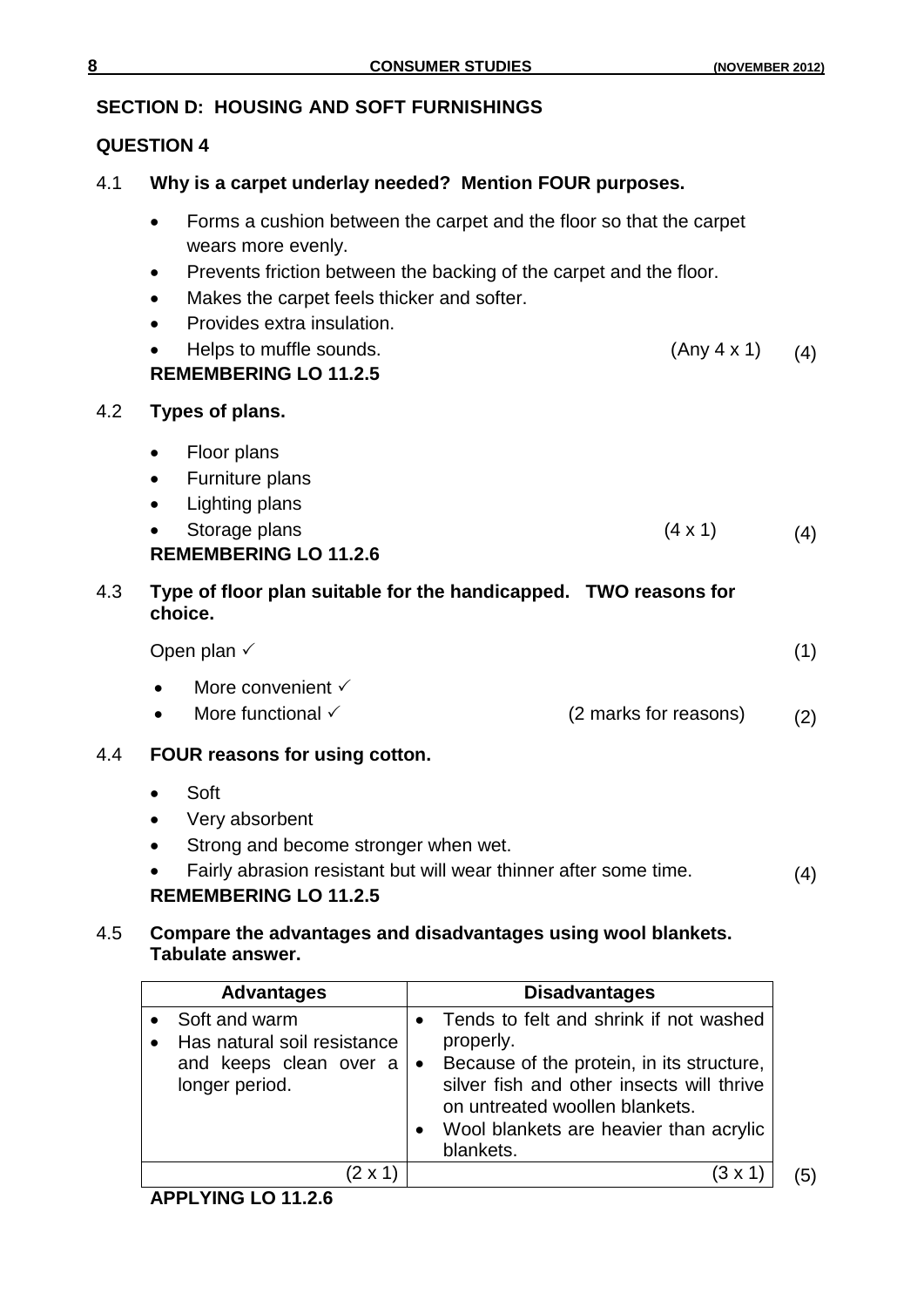#### 4.6 **Caring for wood furniture**

- Keep furniture out of direct sunlight
- Always use coasters under hot containers.
- Always dust wood with a polish-moistened soft cloth.
- Never use soap and water on wood furniture.
- A quality polish enhances the natural beauty of the wood and protects the finish because it serves as a temporary barrier to spilled liquids.
- Be sure to use the type of polish consistently.
- Wipe in a circular motion with a soft cloth to clean and loosen the old polish.  $(Any 6 x 1)$  (6)

#### 4.7 **Sheeting**

| <b>Type of finishes</b>    | Type of sheeting              |     |
|----------------------------|-------------------------------|-----|
| Sanforising $\checkmark$   | Cotton sheeting $\checkmark$  |     |
| Durable Press $\checkmark$ | Winter sheet/flannel sheets √ |     |
| Napping                    |                               |     |
| (Any 2 x 1)                | (Any 2 x 1)                   | (4) |

#### 4.8 4.8.1 **THREE activities that can take place in this house.**

- Sleep/rest/relax
- Cleaning/bathing
- Eating food/preparation
- Watching TV relax/reading
- Study/doing homework

#### 4.8.2 **Identify the area for each activity. Tabulate your answer.**

| 4.8.1     | <b>Activity</b>           | 4.8.2                       | <b>Activity Area</b>      |  |  |  |
|-----------|---------------------------|-----------------------------|---------------------------|--|--|--|
|           | Sleep/resting             |                             | Relax area/bedroom/lounge |  |  |  |
|           | Cleaning/bathing          |                             | Personal hygiene/bathroom |  |  |  |
| $\bullet$ | Eating food/preparation   | Kitchen                     |                           |  |  |  |
| $\bullet$ | Watching TV relax/reading | Living area/relaxing/lounge |                           |  |  |  |
|           | Study/doing homework      | Eating area/sleeping        |                           |  |  |  |
|           |                           |                             | area/bedroom/dining room  |  |  |  |
|           | (Any 3 x 1)               |                             | (Any 3 x 1)               |  |  |  |

#### 4.9 **Types of balance**

Formal/symmetrical balance (2)

#### 4.10 **Explain how the balance in QUESTION 4.9 was obtained.**

| Bed and pedestals are a mirror image (identical on both sides) | (2) |
|----------------------------------------------------------------|-----|
| <b>APPLYING LO 11.2.5</b>                                      |     |

**TOTAL SECTION D: 40**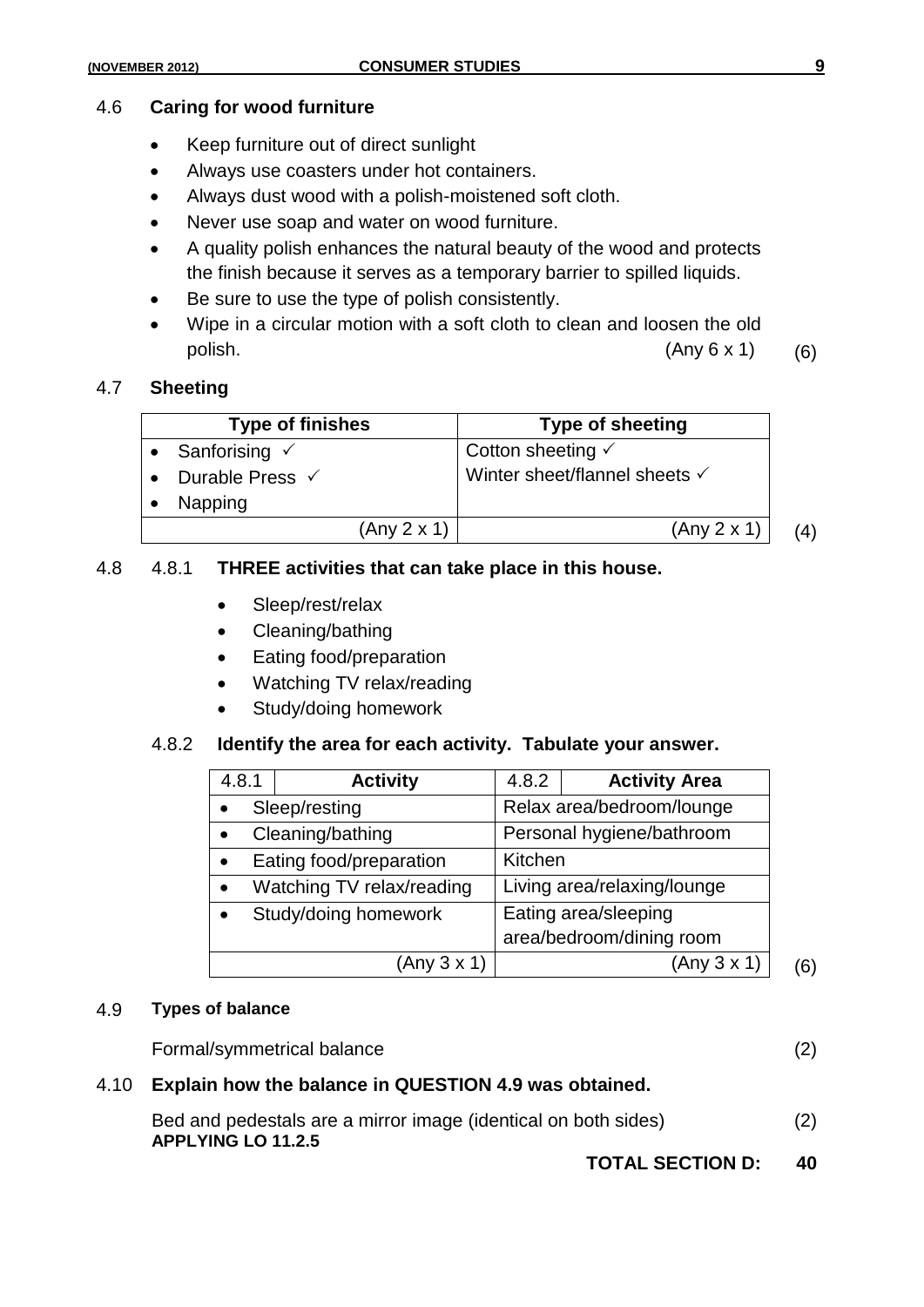# **SECTION E: THEORY OF PRACTICAL**

#### **QUESTION 5: FOOD OPTION**

| 5.1 | 5.1.1 | No lump formation in Step 2                                                                                                                                                                                |     |  |  |  |  |
|-----|-------|------------------------------------------------------------------------------------------------------------------------------------------------------------------------------------------------------------|-----|--|--|--|--|
|     |       | Margarine forms a layer around flour, thus preventing lump<br>formation.                                                                                                                                   |     |  |  |  |  |
|     | 5.1.2 | <b>Raising agent</b>                                                                                                                                                                                       |     |  |  |  |  |
|     |       | <b>Steam</b>                                                                                                                                                                                               | (2) |  |  |  |  |
|     | 5.1.3 | Removal of water and margarine from heat<br>(a)                                                                                                                                                            |     |  |  |  |  |
|     |       | To prevent too much water evaporation, (water raising agent),<br>leads to insufficient height in puffs and paste too stiff.                                                                                | (2) |  |  |  |  |
|     |       | Cool off mixture before adding eggs<br>(b)                                                                                                                                                                 |     |  |  |  |  |
|     |       | To prevent over-coagulation (curdling).                                                                                                                                                                    | (2) |  |  |  |  |
|     |       | (c)<br><b>Baking at high temperature</b>                                                                                                                                                                   |     |  |  |  |  |
|     |       | Water changes into steam (raising agent) and puffs rise.                                                                                                                                                   |     |  |  |  |  |
|     |       | (d)<br><b>Reducing of temperature</b>                                                                                                                                                                      |     |  |  |  |  |
|     |       | To ensure dry inside of puffs.<br>$\bullet$<br>To prevent puffs from browning.                                                                                                                             | (2) |  |  |  |  |
|     | 5.1.4 | <b>Characteristics of puffs</b>                                                                                                                                                                            |     |  |  |  |  |
|     |       | Light in volume/weight<br>Uneven crust/even<br>Surface even or uneven<br>Must be equal in size<br>Crust strong, but soft<br>Golden brown colour<br>Inside must be hollow<br>Inside dry or little bit moist |     |  |  |  |  |
|     |       | (Any 5 x 1)<br>Filling delicate (sweet/savoury)                                                                                                                                                            | (5) |  |  |  |  |
|     | 5.1.5 | <b>Puffs do not rise</b>                                                                                                                                                                                   |     |  |  |  |  |
|     |       | Too much water is added.<br>Paste too runny to form steam.                                                                                                                                                 | (2) |  |  |  |  |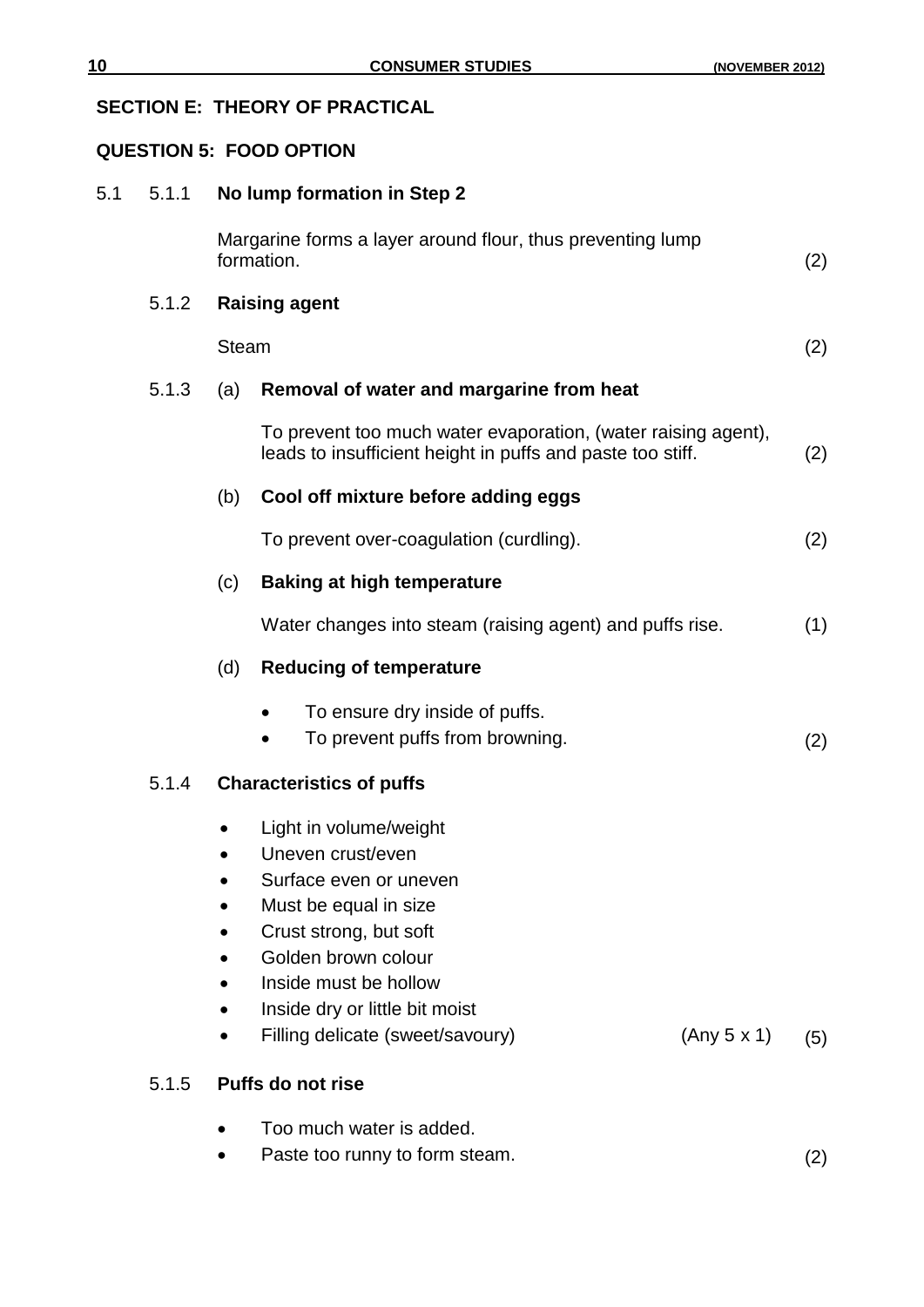| Ingredients                  | Purchasing<br><b>Unit</b> | Cost                | Quantity<br><b>Used</b> | <b>Conversion</b><br>$m\ell$ to g/kg                                                   | <b>Calculation</b><br><b>Amounts used x</b><br><b>Purchasing cost</b><br><b>Purchasing Unit</b> | <b>Total</b>       |
|------------------------------|---------------------------|---------------------|-------------------------|----------------------------------------------------------------------------------------|-------------------------------------------------------------------------------------------------|--------------------|
| <b>Tennis</b><br>biscuits    | 200 <sub>g</sub>          | R9,99               | 70 g                    | 70 g                                                                                   | $70 \times R9,99$<br>200                                                                        | R3,50              |
| Margarine                    | 500 <sub>g</sub>          | R13,49              | 80 ml                   | $250 \text{ m} = 230 \text{ g}$<br>$80 \times 230$<br>250<br>$80 \text{ m}$ l = 73,6 g | $73,6 \times R13,49$<br>500                                                                     | R <sub>1</sub> ,99 |
| Gelatine                     | 50 <sub>g</sub>           | R11,99              | $16 \text{ m}$          | 1 ml = $0,5$ g<br>$16 \times 0,5$<br>1<br>16 ml = $8 g$                                | $8 \times R11,99$<br>50                                                                         | R <sub>1</sub> ,92 |
| Castor Sugar                 | 500 <sub>g</sub>          | R7,99               | 80 ml                   | $250 \text{ m}$ l = 210 g<br>$80 \times 210$<br>250<br>$80 \text{ m}$ l = 67,2 g       | $67,2 \times R7,99$<br>500                                                                      | R <sub>1</sub> ,07 |
| Eggs                         | $6$ (large)               | R6,69               | $\overline{2}$          | 2                                                                                      | $2 \times R6,69$<br>6                                                                           | R <sub>2</sub> ,23 |
| Cream                        | 250 ml                    | R11,39              | 160 ml                  | 160 ml                                                                                 | $160 \times R11,39$<br>250                                                                      | R7,29              |
| Vanilla                      | 100 ml                    | R10,89              | $10 \text{ m}$          | $10 \text{ m}$                                                                         | $10 \times R10,89$<br>100                                                                       | R1,09              |
| Cream<br>Cheese              | 150 <sub>g</sub>          | R <sub>15,99</sub>  | 250 ml                  | $250 \text{ m}$ l =<br>250 <sub>g</sub>                                                | $250 \times R15,99$<br>150                                                                      | R26,65             |
| Fresh<br><b>Strawberries</b> | 500 <sub>g</sub>          | R <sub>15</sub> ,00 | 200 <sub>g</sub>        | 200 <sub>g</sub>                                                                       | $200 \times R15,00$<br>500                                                                      | R6,00              |
|                              |                           |                     |                         |                                                                                        | Actual cost of one recipe (10 mini cheese cakes)                                                | R51,74             |
|                              |                           |                     |                         |                                                                                        |                                                                                                 | $(26 \div 2)$      |

#### 5.2 5.2.1 **Calculating costs**

5.3.1 Calculate 40% (20% overheads and 20% profit) mark-up to cover overheads and make a profit. Show calculations.

40%  $\times$  R51,74  $\checkmark$  = R20,70  $\checkmark$ 

∴ R20,70 + R51,74 = R72,44  $\checkmark$  OR 140% x R51,74  $\checkmark$  = R72,44  $\checkmark$ (cost of ingredients + overhead cost = production cost) (3)

#### 5.3.2 **Calculate the selling price per portion. Show calculations.**

 $R72,44 \times \div 10 = R7,44 \times$  (2)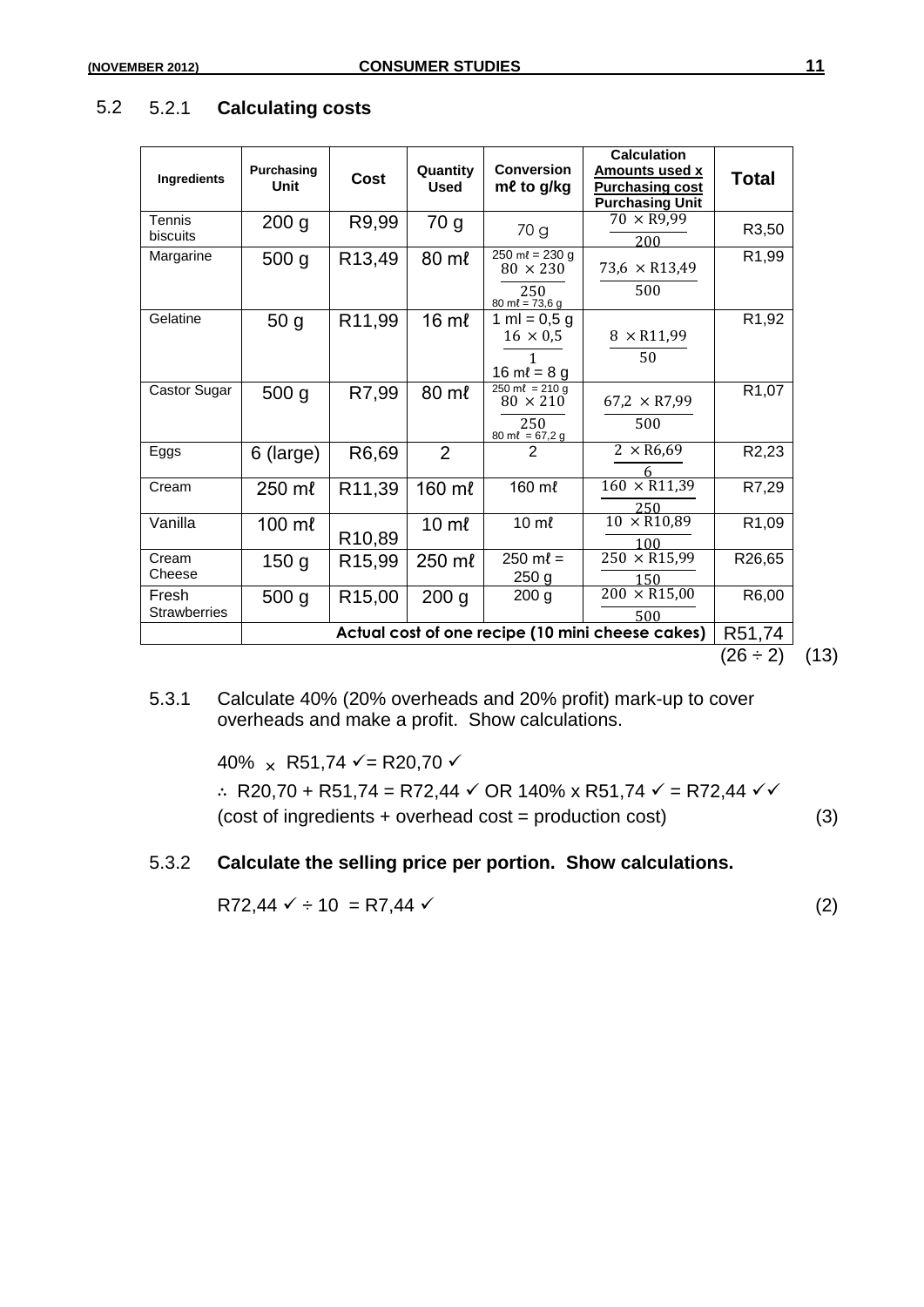#### 5.4 **Information on the label**

- Price
- Sell by date
- Brand name
- **Sketch**
- Contact number
- Address
- Name of product
- Description of product
- Storage instructions
- 

• Mass (Any  $8 \div 2$ ) (4) **[40]**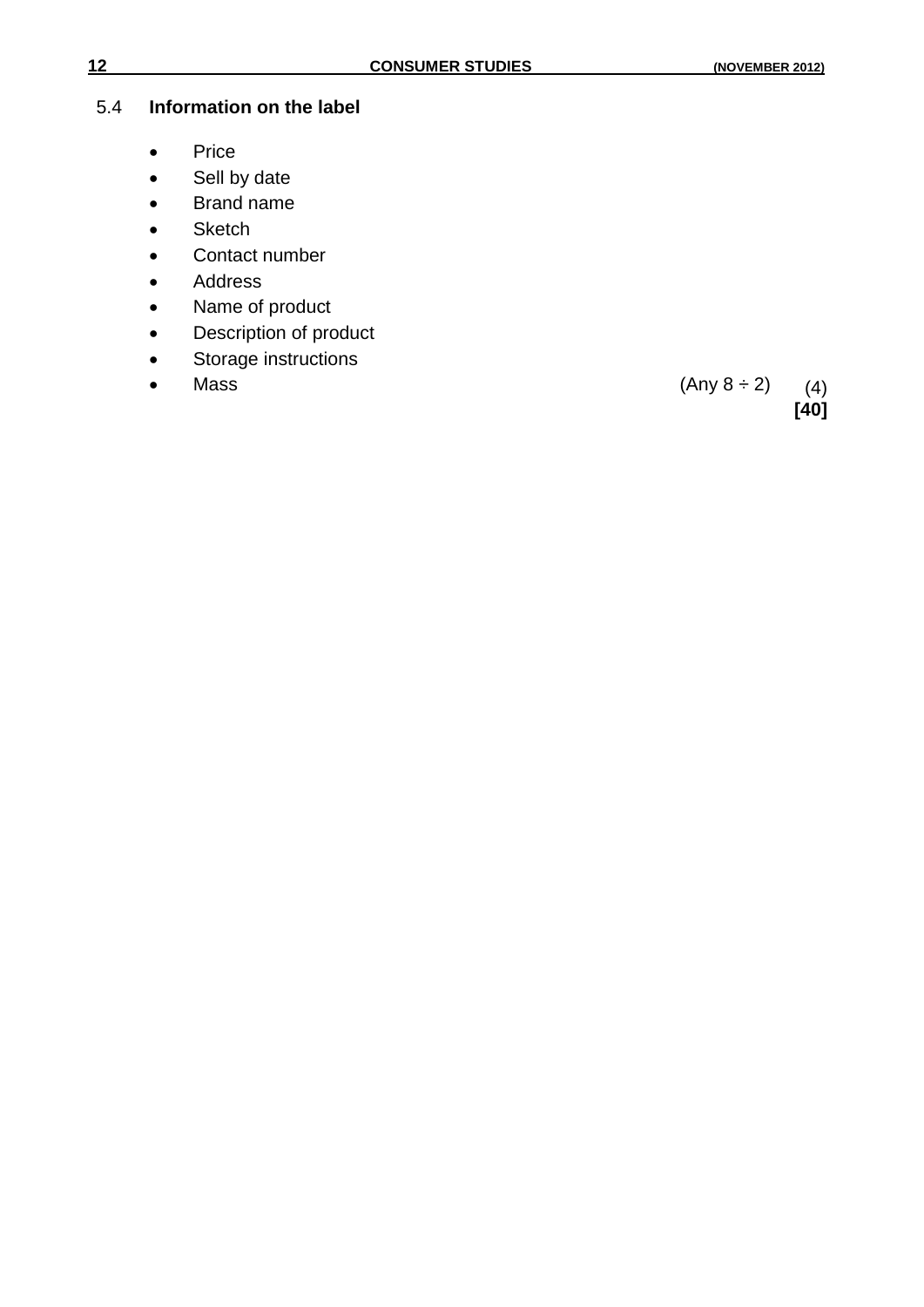# 6.1 **Different types of zips**

| Type of Zip    | <b>Example</b>                |     |
|----------------|-------------------------------|-----|
| • Conventional | Most popular, most items used |     |
| • Open-ended   | Mainly on jackets             |     |
| Invisible      | Evening and wedding clothes   |     |
| $(3 \times 1)$ | $(3 \times 1)$                | (6) |

| 6.2 | Darts $\checkmark$          | To shape a flat piece of fabric so          |  |  |
|-----|-----------------------------|---------------------------------------------|--|--|
|     |                             | that it will fit over a curve. $\checkmark$ |  |  |
|     |                             | Use at bust and hips.√                      |  |  |
|     | Tucks (pleats) $\checkmark$ | Pleats that are stitched on right side      |  |  |
|     |                             | of the garment. $\checkmark$                |  |  |
|     |                             | Vary in width (narrow to wide).             |  |  |

 $(2 \times 3)$  (6)

#### 6.3 6.3.1 **Interfacing**

Extra layer of fabric that is used between the outer fabric and the facing. (2)

#### 6.3.2 **Reasons for use**:

- To add a measure of stiffness to certain garment pieces, such as collars, cuffs, belts, waist bands and lapels.
- To pressure the shape of certain parts of a garment, e.g. the neckline of a dress, the hemline of a jacket, and the fronts of a jacket or a coat.
- To strengthen those parts which are subjected to strain when button holes area made and buttons attached.  $(3 \times 1)$  (3)

#### 6.3.3 **Types of material**

- Woven interfacing fabrics, e.g. calico,  $\checkmark$  muslin  $\checkmark$
- Non-woven interfacing fabric, e.g. Vilene  $\checkmark$  (3)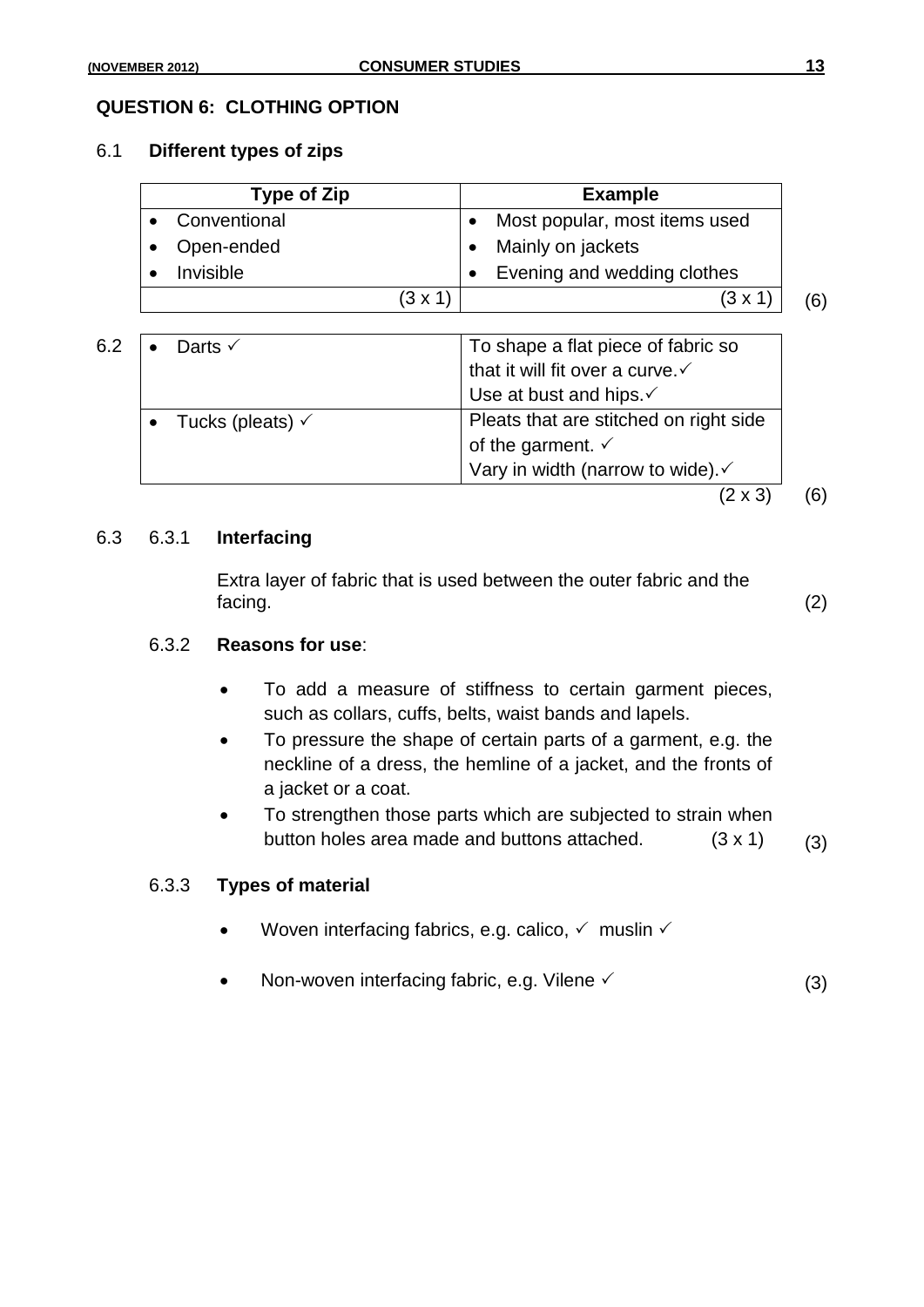# 6.4 **Decorative methods**

- **Beads**
	- o Can be done by hand or machine
	- o Can be done in different patterns

# **Smocking**

- o Consists out of folds in fabric decoratively stitched together.
- o Must be done before making of garment

# **Appliqué**

o Can be done by hand or machine

Designs from different materials are cut and sewn onto the garment.  $(3 \times 2)$  (6)

# 6.5 **Requirements for seams**

- Seams should be strong, so do not make the stitches too long and use the correct thread for the fabric.
- Seams should be even because unevenly sewn seams look homemade.
- Seam allowances should be evenly trimmed and neatly finished off.
- The machine tension should be correct so that seams do not pucker and look untidy.
- Seams should be pressed neatly.  $(5 \times 1)$  (5)

# 6.6 **Picture**

| 6.6.1 |  | (i) Mandarin / standing $\checkmark\checkmark$ |
|-------|--|------------------------------------------------|
|-------|--|------------------------------------------------|

- (ii) Flat  $\checkmark\checkmark$
- (iii) Rolled  $\checkmark$  (3 x 2) (6)

# 6.6.2 **Buttons**

- The type of material (small/light buttons for soft materials/heavy buttons for thick materials).
- Choose buttons of a contrasting shape if it is for decorative purposes.
- Choose buttons that are not too visible if the buttons are only functional.  $(3 \times 1)$  (3)

**[40]**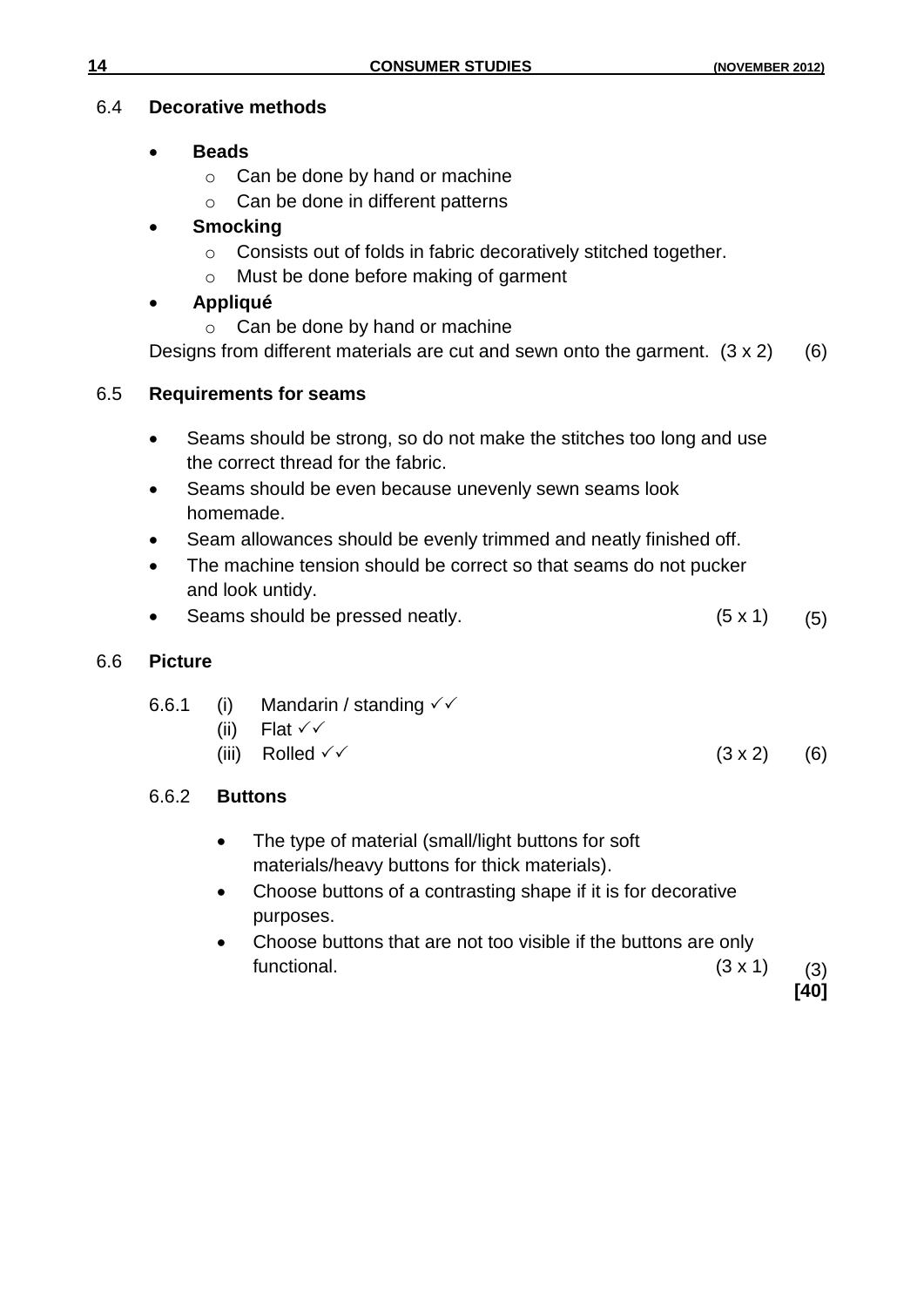#### **QUESTION 7: SOFT FURNISHING**

#### 7.1 **Work away fullness**

| Darts $\checkmark$            | Use to shape a flat piece of fabric so |
|-------------------------------|----------------------------------------|
|                               | that it will cover a curve. V          |
|                               | Can be used on corners. $\checkmark$   |
| • Tucks (pleats) $\checkmark$ | Like pleats stocked on right side of   |
|                               | material. V Vary in width. (narrow to  |
|                               | wide). $\checkmark$                    |
| $Frills\checkmark$            | To work away fullness at bottom of     |
|                               | chair.                                 |

(Any 2 x 3) (6)

#### 7.2 7.2.1 **Window treatments**

- Curtains
- **Blinds**
- Valances  $(3 \times 1)$   $(3)$

# 7.2.2 **Roman blinds:**

- Square of fabric covering the windows.
- Blind fold up neatly in pleats when cords are drawn.
- Made from firm material and should be lined.  $(Any 2 x 1)$   $(2)$

#### 7.3 7.3.1 **Lining of curtains**

 Gives a more finished look. • Protects curtains from fading in the sun. • Insulates well against cold and heat. • Curtains hang straighter. (4 x 1) (4) 7.3.2 **Examples of lining** • Calico • Sateen Sun block material (Any 2 x 1) (2) 7.3.3 (a) 1 B 2 C 3 D 4 A (4 x 2) (8)